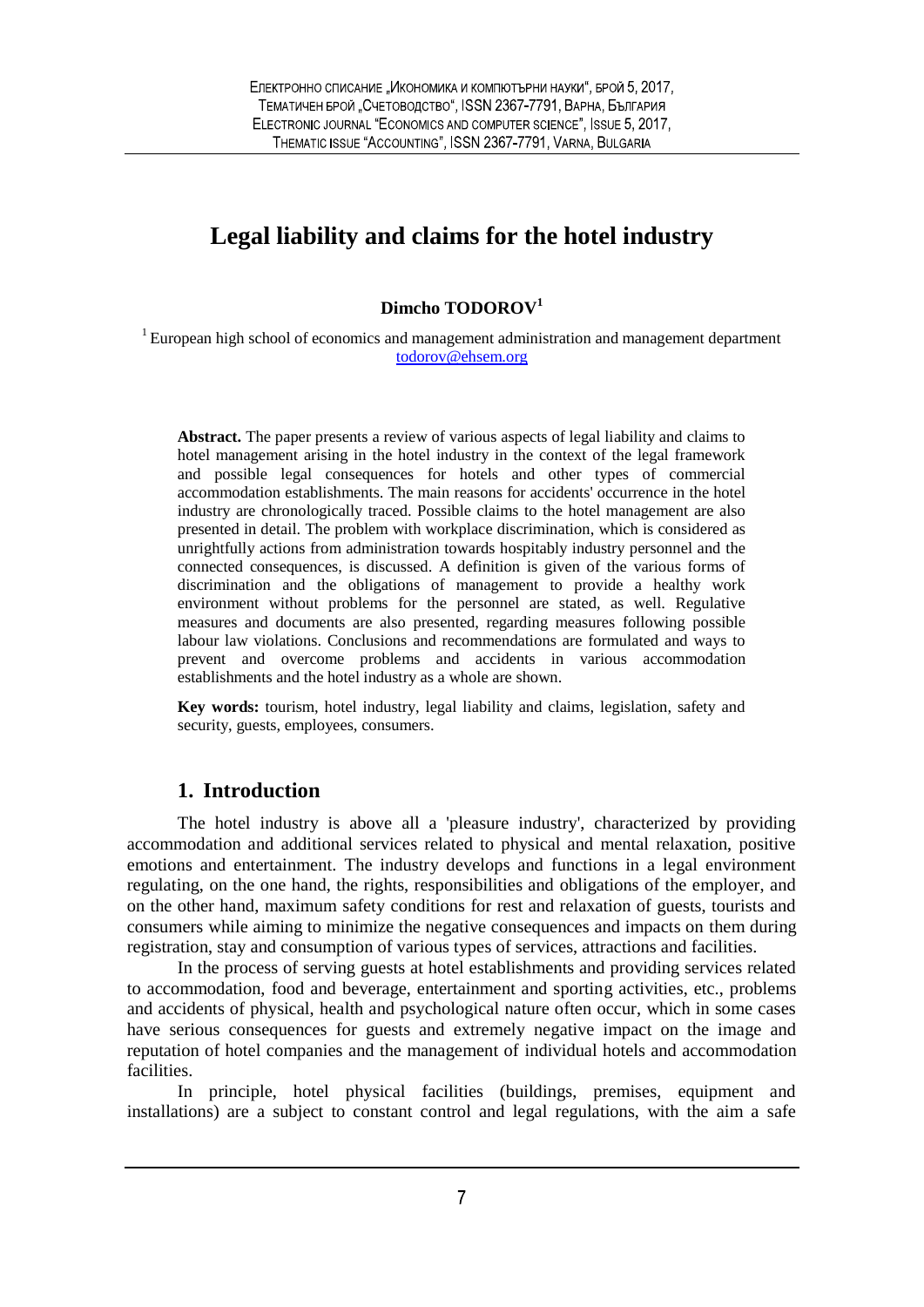environment for the accommodation of guests and the exploitation by personnel to be provided.

The provision of safe conditions for tourists during stay, on the one hand, and the provision of healthy working conditions for the staff, on the other hand, is done according to the specifics of construction, technical and technological specification of each particular hotel building or accommodation establishment with the aim to protect the lives and health of hotel guests, visitors and staff.

At hotels and other accommodation establishments, security of consumers during registration and stay is ensured mainly by technical feasibility and proper operation and use of hotel equipment, furnishing, facilities, machinery, communication equipment, etc., which is provided through the design, construction, reconstruction and modernization and is guaranteed with opening permissions of the buildings, as well as with their permanent technical maintenance, repair and if necessary, closing.

By taking the necessary measures and applying the preliminary developed procedures in accordance with the requirements of the legal and regulatory framework, the employer (the company, the enterprise, the hotel) and management teams are obliged to provide health and safety conditions of accommodation and work to guests, visitors and staff, including:

- risks prevention;
- information and training of serving staff;
- provision of the necessary organization and resources.

In order to improve the existing situation, the employer takes into an account the changing circumstances and applies the necessary measures based on the main principle of prevention:

- risks avoidance;
- an assessment of the unavoidable risks;
- limiting the risks at the source of occurrence.

To sum up, through their organizational structures, hotel managers carry out activities, take measures and perform procedures that must exclude or minimize the possibilities for guests and consumers to become subjects of accidents and different types of incidents of various degrees of disability, mutilation or death during stay.

Despite all known and widely applied activities, methods and procedures of accident prevention during the process of operation of hotels and other types of accommodation establishments, for reasons of various nature, the living environment and the conditions for service consumption are not always safe and secure. The physical hotel facilities (buildings, premises, machinery, equipment and communication installations) are complex technical systems and considering, on the one hand, their excess operation and exploitation capacities and, on the other hand, their improper use or non-compliance with their exploitation requirements - their maintenance is not always easy and efficient.

In any case, in the event of incidents of various nature and varying degree of severity and damage due to non-compliance with the regulation and/ or safety rules, the consequences for the hotel are fines, legal claims, court cases and even deprivation of liberty - in the case of serious incidents ending with death or total disability of the injured. Therefore, it is of utmost importance that the hotel managers are familiar with the legal framework and the numerous regulatory acts the hotels are subjects to, which in practice means that hotel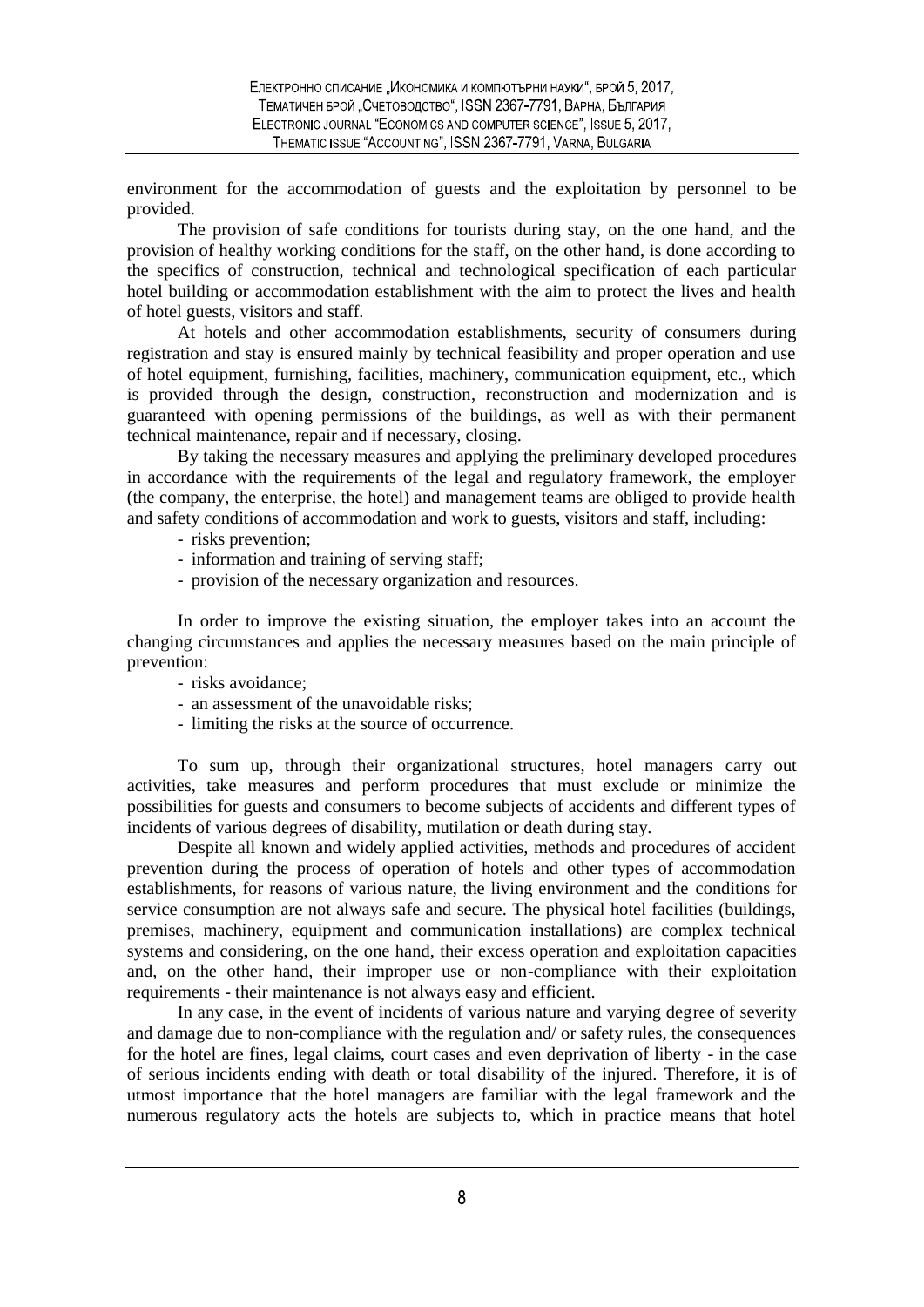management teams should have sufficient legal culture and knowledge to organize, supervise and control the work in a way that risks of occurrence of accidents and incidents with guests and consumers of hotel services are minimized and in particular, the staff are trained to act professionally in order to minimize the risks in their departments, hotel sub-units and units.

What the reasons/ causes for occurrence of incidents and accidents with hotel guests and serving staff of various natures are?

The causes are heterogeneous and numerous in numbers, but they always relate to problems of buildings, facilities and installations and/ or issues resulting from human activities or inactivates, such as:

- negligence and inattention
- hurry and distraction
- not well maintained building stock, premises and adjacent infrastructure
- technically faulty machinery, installations and equipment

- failure to comply with the rules of operation and exploitation of installations, machinery, equipment and facilities

- failure to comply with safety rules for preventing fire and incidents
- lack of instructions for work with machinery, equipment and facilities
- non-exercised or insufficient control
- no restrictions on the operation of machines and facilities by children
- lack of prevention by and training of service staff
- other factors.

In global hotel practice most complaints about damages caused at hotels are civil claims when individuals claim that they have been harmed by other individuals or by companies (legal entities). The claimant (the injured party), makes a claim where he or she describes the facts and the situation of the occurrence of the damage and seeks particular compensation.

Either punitive, or compensatory damages can be claimed, or alternatively - both.

Compensatory benefits (after proof) are awarded in order money actual material and moral damages, medical expenses, lost salaries and/ or personal injuries of varying degrees of disability or inability to work to be offset by money.

Punitive offsets are awarded in rare cases with the aim to punish offenders, when there is violence, malice or intent and when irreversible consequences have occurred.

The majority of civil cases are brought against hotels or other types of public accommodation establishments when consumers have suffered damages due to negligence by management. In order to obtain compensation in these cases, claimants must prove at least the following:

1.The hotel where they have been accommodated, stayed or consume services in any form is responsible/ obliged to ensure their safety and security in their various forms and manifestations (fire safety, personal safety and security, emergency security, etc.)

2.They should undoubtedly prove that the hotel has not secured and provided the necessary safety and security conditions, as a result of which the claimant has suffered and thus the hotel has breached its duties.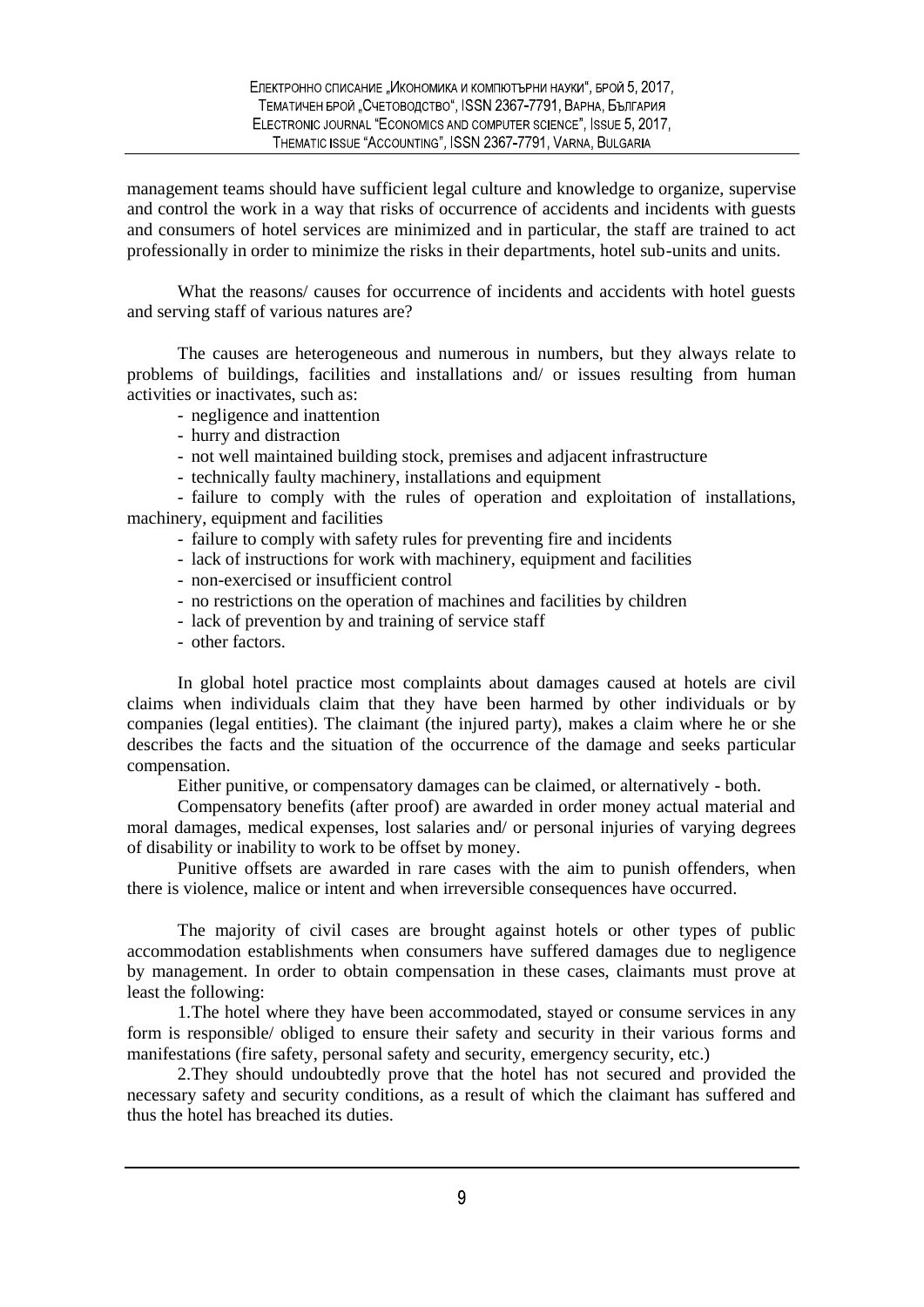3.They should prove that the hotel has not fulfilled and violated its obligations, is the cause of the damages occurred, which it should have foreseen.

4.In order to obtain an equivalent compensation the claimants (the injured parties) should prove to the court the damages incurred.

Consequently, the management of hotels and other accommodation establishments, as well as employees at individual departments, units and jobs should fulfil their obligations responsibly and professionally enough, primarily by preventing 'predictable' damages and ensuring the safety and security of guests and visitors. In this respect, in order incidents and accidents of various nature to be prevented the crucial moment is to preliminary identify the points of conflict and possible damages that could be incurred by eradicating negligence and formalism in the operation of departments, units and individual workers concerning hotel guests and consumers.

The practice of negligence and formal fulfilment of official duties has various manifestations at different departments and units of a hotel complex. For example, a frequent practice is when the on-duty receptionist does not check hotel cards or identity documents where the names of guests are written and unintentionally gives keys or access cards of hotel rooms to persons with criminal intentions who threaten lives, health and property of guests. In that case, the hotel would be held liable for damages due to negligence of the receptionist that resulted in entry into the room and subsequent damages to guests staying at the hotel.

On the other hand, in order criminal proceedings to be held and convictions to be announced, it should be undoubtedly proven that damages caused are the result of inactivity, negligence or intent of the staff or that these are violations liberty or fined, or both.

The crimes committed on the territories of hotels, hotel complexes and other types of accommodation establishments most often occur in the forms of encroachments against property (thefts) and physical violence (beatings, rapes), which is associated with serious bodily and psychological harm, while murders occur more rarely. Such crimes are the thefts of money, goods, valuables and valuable objects, and more rarely - of 'intellectual' products. Physical violence involves threatening and beatings with the result of bodily harm and physical contact, attempted rape and actual rape, murders, etc.

Partial but not isolated practice is when security guards or body guards throw out guests at the doors of the hotels or the adjoining food and beverage facilities and/ or beat guests and visitors and thus have exceeded their on-the-job responsibilities. As a result, they fall under the penal provisions of the law because they usually have caused bodily harms of various degrees.

In addition, despite the global nature of the hotel industry, the international laws and regulations regarding individuals or hotel companies are not applied. Sentences are issued under the 'general' laws that are in force in individual countries. Only the intellectual properties regulations, such as the Paris Convention, adopted in 1883 (concerning Copyrights and Trademarks) are internationally recognized and hotel companies should comply with them. According to the Paris Convention, 1883, trademark owners (e.g. hotels) can register and protect the 'brand' in each signatory country, thereby they acquire the right to be the only users of that brand in the country in order to protect the product and the identity.

Internationally acknowledged is the Berlin Convention, adopted in 1886 which entitles signatory countries to register copyrights on literary and artistic works, some of which, such as songs, poems, lyrics or individual verses may become a focus of advertising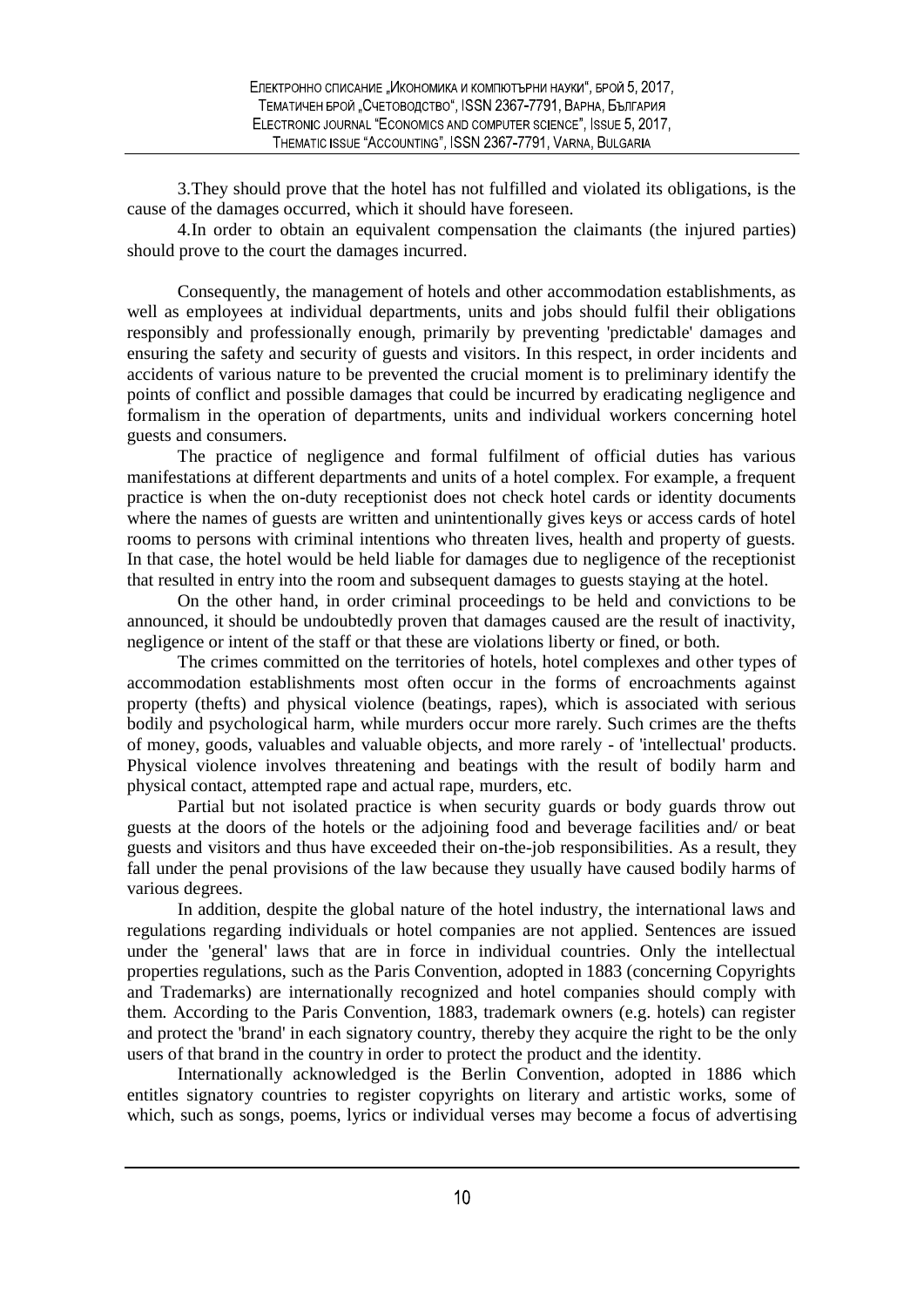campaigns of hotel chains or individual hotels as a marketing strategy where the company protects songs or lyrics and prevents their use by other companies, enterprises or hotels.

Once we have revealed the liabilities of hotels and other accommodation establishments in the hotel industry regarding the guests staying there and consumers of their services, as well as the legal impacts in such cases, now we would consider the specific aspects of legal liability to consumers at hotels or hotel complexes.

The hotel buildings and adjoining areas (rooms, bathrooms, corridors, lobbies, stairs, alleys, parks, green areas, gardens, parking lots, garages, swimming pools, sporting facilities and attractions) are the scene of accidents and incidents involving guests and visitors, which consequently are a subject to claims of a various nature.

What are the conflicting and dangerous points and in terms of what guests and employees could bring legal actions against the administration and management of hotels and other accommodation facilities?

# **2. Claims concerning slipping and falling**

Most of the claims brought to hotels and hotel companies in the world are related to injuries caused to guests and visitors due to untaken preventive measures and/ or negligence in terms of building works and ongoing repairs of pavements and indoor spaces, as well as due to slippery flooring of corridors, bathrooms and staircases.

Possible injuries in such cases like sprains, broken limbs or severe injuries and death are caused as a result of a slipping and falling on the ground or from terraces and balconies.

In these cases, the preventive measures and decisions of hotel management teams are usually related to construction of strong pavements with no missing parts and components, no shifted plates, no holes on them, as well as to their permanent maintenance. The absence of unevenness due to poor maintenance and slippery areas as a cause of treatment with cleaning and hygiene detergents or of unclean places of fallen leaves and other materials are also important. Serving hotel staff (builders, technicians, general workers and chambermaids) should regularly maintain designated areas in accordance with their technical and operational characteristics.

## **3. Claims related to technical issues of installation and facilities**

Incidents involving children using recreational facilities and installations such as swimming pools, swings and slides are common at hotels and hotel complexes where claims for damages could be brought due to malfunctions or insufficient maintenance of facilities.

The possible damages are: an electric shock that is a common incident where a guest, a visitor or an employee may be struck by an electric shock due to malfunctions of technical equipment or installations (switches, sockets, bath dryers, lighting fixtures, etc. or a damage to recreational facilities and installations, such as swimming pools, water and dry slides, swings, climbing, attractions, etc.).

Not long ago, at the Bulgarian resort of Slanchev Briag, a child of foreign guests at a hotel, was sucked into the pool cleaner installation of the hotel (due to a missing barrier), causing the child severe internal life-threatening injuries.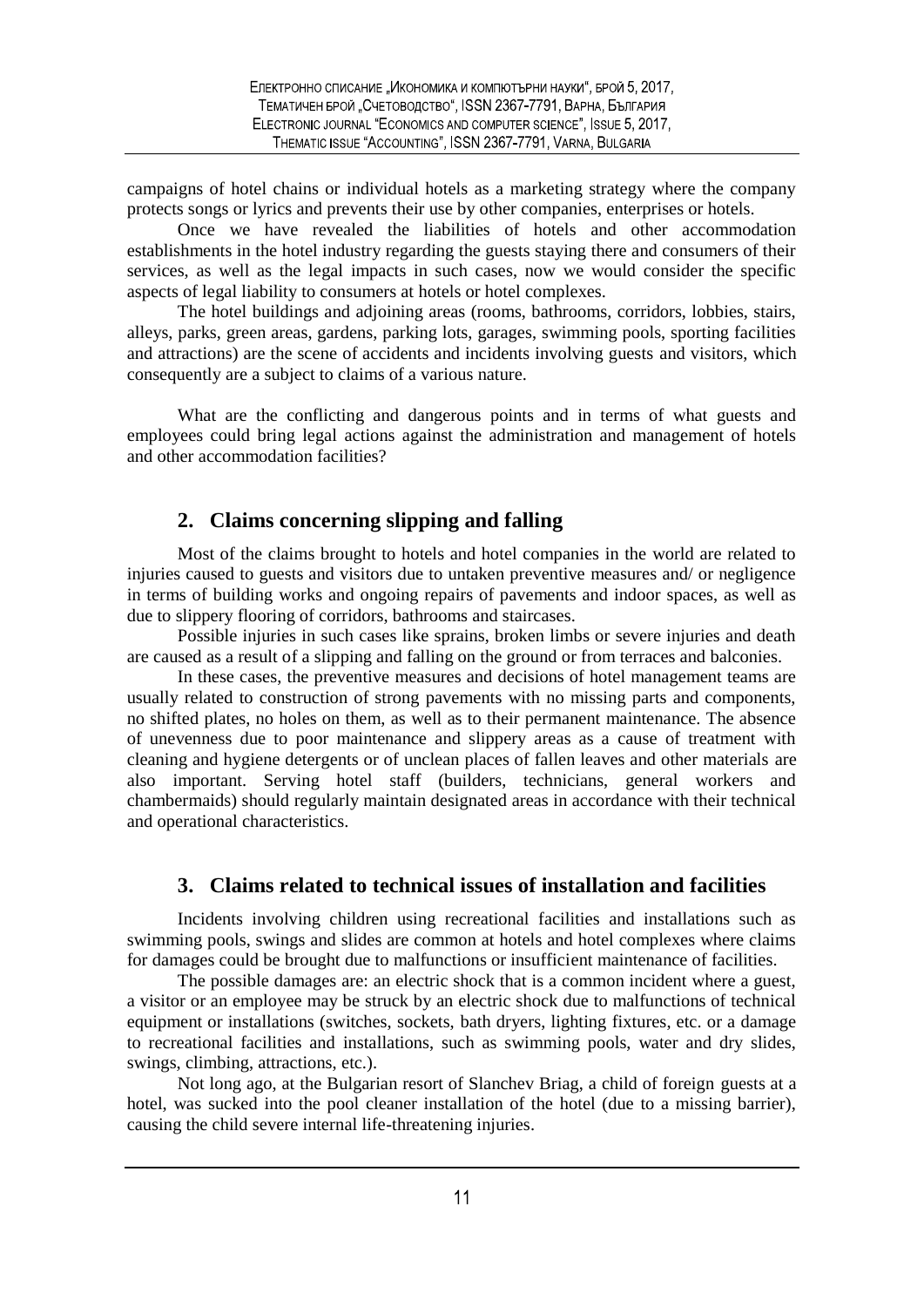Owners or operators of the facilities are liable, in all such cases, where incidents with visitors and guests of hotels occur, as well as where incidents with children that are the result of 'extremely attractive' potentially dangerous objects for children to use or to 'investigate' due to insufficient life experience and unawareness of the hazards occur or where damages due to poorly maintained facilities and installations, not complying with the technical and operational characteristics of the manufacturers are caused.

The preventive measures of management teams should include constant control and attention to the heads of maintenance departments. Technical departments and maintenance technicians should ensure that the equipment and installations are in a good condition and permanently repair the damages. Timely closing of facilities, installations and attractions that show a deviation from the technical parameters or even minor damages of a various kinds would contribute to preventing incidents with hotel guests and visitors.

Moreover, in high-rise hotels and hotels where windows could be opened a particular attention should be paid to fitting windows to open only partially, which would exclude the possibilities for children to fall or jump from hotel windows in the absence of parents. The balconies and terraces there should have dense and high enough enclosures. Thus, small children could not climb or pass through the rails and partitions of the balconies and terraces.

In this regard, the best practices are related to the attention and daily permanent control by the staff of hotel household and technical service departments, as well as the inspections of facilities and installations by external state and municipal services and institutions.

# **4. Claims related to security and safety**

Incident related to safety and security of guests during stay at hotels and other accommodation establishments are also common, where the hotel is always a party. They are typically related to thefts of money, valuables, belongings or property of guests from the rooms and, more rarely - to severe physical assaults, such as a rape or a murder.

Possible encroachments are: personal violence related to physical manipulation of various kinds, such as robberies, beatings, rapes, murders.

From the management practice of the author of the paper at a luxury hotel: I remember how a female guest of the hotel came to me and complained of being raped at the hotel ... then only my professional experience, skills and knowledge concerning the issue led to the satisfaction of all parties, the result...

In principal, the security and safety of guests at big hotels, high-category hotels and 'close-type' complexes is ensured by body guards and security guards, as well as technical means (cameras, monitors, radio stations, etc.). For the purpose, a contract with a security company is signed or persons are hired as security guards (bodyguards). For the needs of security guards at the hotel the necessary facilities are provided depending on the size (capacity) and the functional setting. The security equipment includes surveillance cameras installed at key points at the hotel complex, which monitor and control the areas and ensure the safety of guests and visitors 24-hours a day. At big hotel complexes the security and safety of guests is also ensured by the means of external outposts (guards) guarded by 24 hour by security guards. When an incident occurs, it is responded to at the 'problem spot'.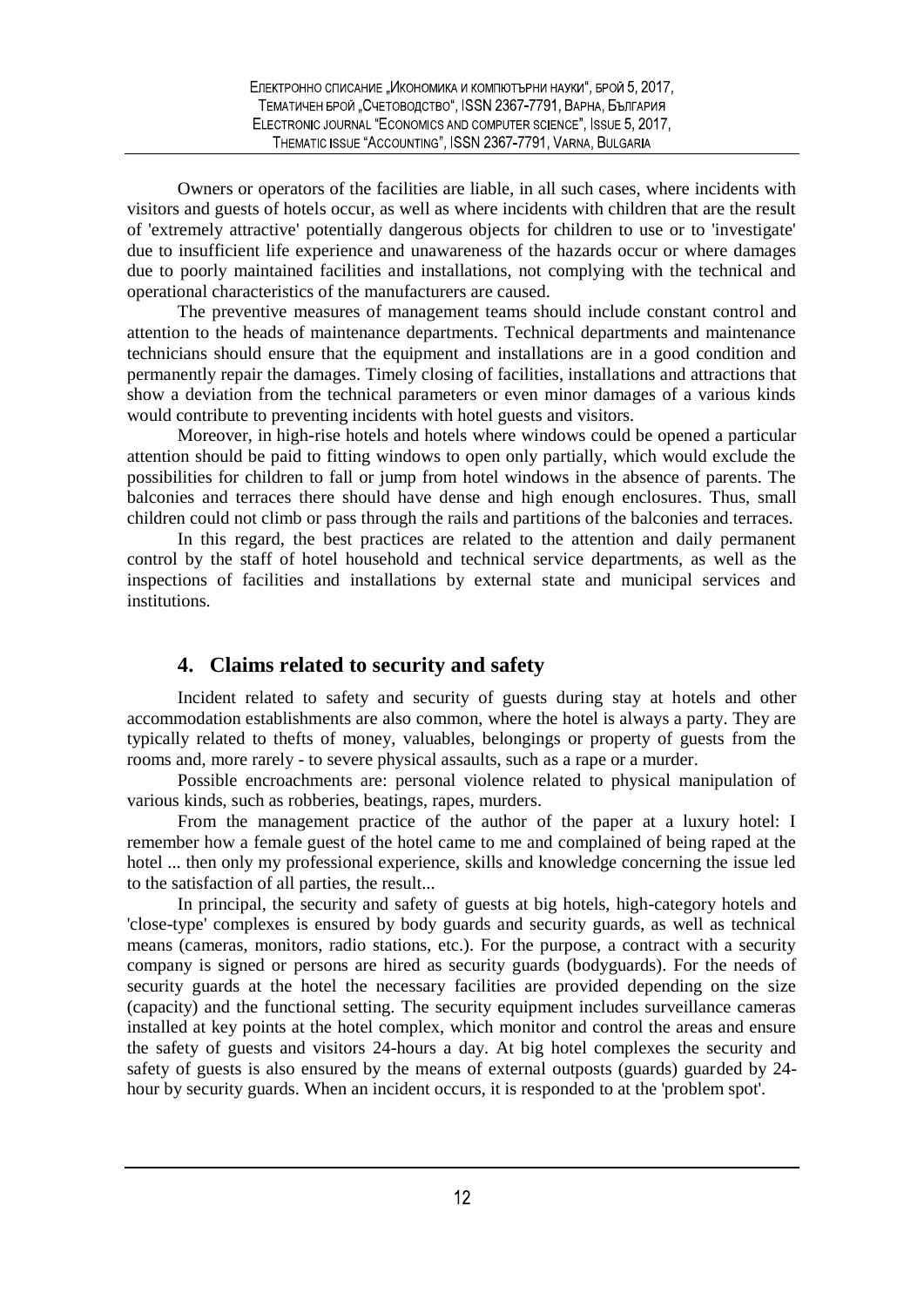Regardless of technical precautions taken, all hotel employees are responsible and liable for the safety of guests and visitors. In the event of security and safety incidents, the judicial authorities always check whether the reasonable care and protection for guests from foreseeable criminal risks are taken. These include preventive measures related to the frequency of attacks, the current level of crime in the area, the ability of staff to respond adequately to the situation, built facilities that prevent criminality (such as, fences, enclosures, lighting, alarm systems), etc.

From a security point of view, the hotel areas where attacks against guests and visitors take place most frequently are:

- adjacent spaces (indoor and outdoor parking lots and garages)
- hotel rooms and apartments, or
- the adjoining restaurant establishments and the surrounding areas.

From the point of view of security and safety of hotel guests, an important element is the Reception - the responsibilities of its employees or their omissions and negligence.

The practice of providing keys or magnetic cards from rooms to a person requesting access to the room, without displaying a hotel card can result in serious incidents involving violence, beatings, robberies, and even murders of hotel guests.

As a global practice, compensations due from hotels that are set by the court in these cases are enormous, if it is proven that because of negligence and/ or inattention and despite a warning, a guest of a hotel was killed in a hotel room or apartment.

Good practice of control by the Reception includes:

- A requirement for guests to identify themselves when taking room keys from the Reception, with a hotel card or if there is no ability to control the tourists (many people at the Reception in big hotels) - with an identity document.

- A requirement for not entering room numbers on the outside of hotel cards or electronic access cards.

- Not pronouncing (telling) in a loud voice the numbers of guests rooms at the Reception.

- Applying a system of hotel room access cards.
- Replacing missing or damaged room keys.
- Limiting various types of room access cards for the staff.
- Installing devices in elevators to activate room access cards.

- In a telephone call at the Reception, the name and the number of the room of the guest should not be mentioned in a loud voice, due to the danger of being heard by persons with criminal intentions located nearby.

- Without the consent of the guests staying at the hotel information about their names and rooms should not be given to other persons when asking for it.

- Making a hole in the reception desk or a special box for placing the keys and thus preventing them from being taken by third parties and the subsequent penetration into guest rooms.

Despite all precautions taken by the staff in terms of security of accommodated guests, a hotel cannot be a full guarantor of guest security. However, in an event of an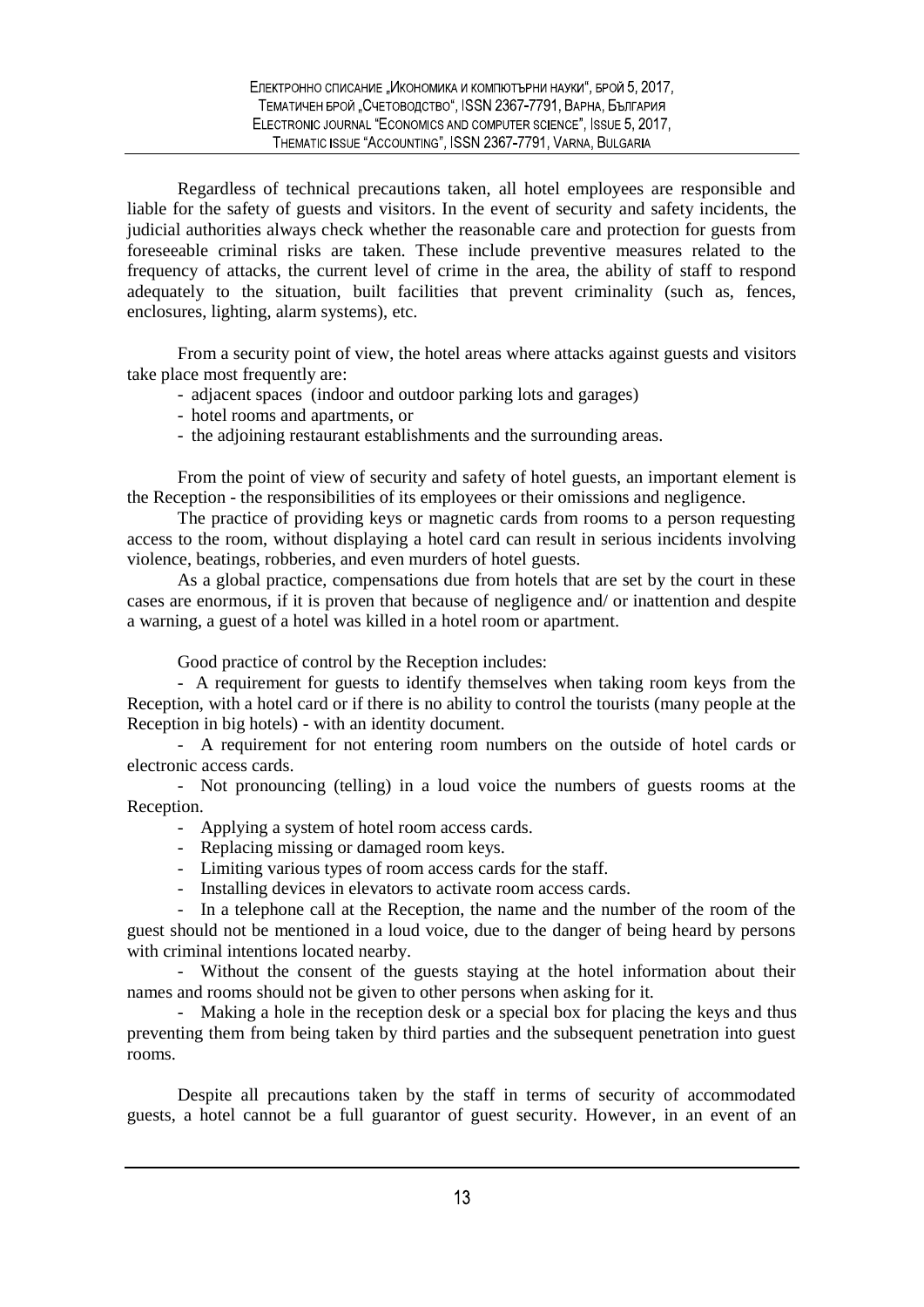accident, the hotel has to prove to the investigating authorities and the court that is has taken the necessary measures to ensure guests safety and security and has fulfilled its obligations to ensure that the environment of accommodation and stay has been safe and secure enough.

A substantial share of the total claims to hotels and other accommodation establishments related to the safety and security involves lost or stolen belongings/ properties of guests or visitors during their stays at hotels or hotel complexes.

Here, it is right to clarify that not all cases of stolen or lost belongings/ properties of hotel guests and visitors are liabilities of hotels and therefore not always hotels would have to pay compensation.

Typically, stolen or missing properties of guests accommodated at hotels are compensated for by cash equivalents if it is undoubtedly proven that the hotels had not been taken enough preventive measures and as a result the properties of guests (money, belongings, objects, valuables, etc.) were stolen from rooms or apartments either in their absence or through violence. To prevent such incidents, all hotels have individual safes or a common safe where hotel guests can store valuable objects, items, jewelry or money. In the rooms of some hotels small safes are placed or built-in, which are opened by keys or electronic codes. However, it should be noted that the hotel is liable for stolen or missing properties from safes in rooms only in cases of breakage by burglars. The investigation practice shows that in most cases thefts from room safes are carried out by children or relatives of the guests who had learned the code or taken the key of the safe. Large and very valuable items and objects should be stored in well-kept rooms or in bank safes and vaults and the reception staff should inform guests that hotel safes can store valuables and money only up to certain values.

In practice, many guests lose or forget their properties outside the hotels and then claim for them. There are also cases of items, belongings and valuables of guests forgotten in the hotel rooms, which are then stolen by service staff, but these are rare cases. If guests have left the hotel and have forgotten properties there, the hotel staff is obliged to notify them looking for them by address registration. If the forgotten properties are not searched for several months, they would be auctioned. In many countries, there are laws regulating the search for forgotten personal properties in hotels by guests including fixed deadlines.

#### **5. Claims related to non-compliance with contracts**

The liability of hotels and hotel complexes that have not complied with previously signed contracts of which they are parties is related to claims by consumers or other business entities. These include contracts for the sale of rooms, outdoor catering services, group events (banquets, weddings, receptions, symposia, conferences, etc.) where, if one party, in that case - the hotel, fails to obey to the terms of the contract, the other party may claim a breach of the contract and seek financial compensation for damage or loss of earnings.

The preventive measures taken by management teams in these cases concern firstly, the clear and precise formulation of the obligations of the two parties reflected in the contract at its signing or in the course of ongoing adjustments in order after the final signing and entering into force of the contract, all contract terms to be unambiguous for both parties. It should be taken into an account that contracts are always interpreted against the developer the hotel as it is assumed that the hotel is more competent and may mislead the client.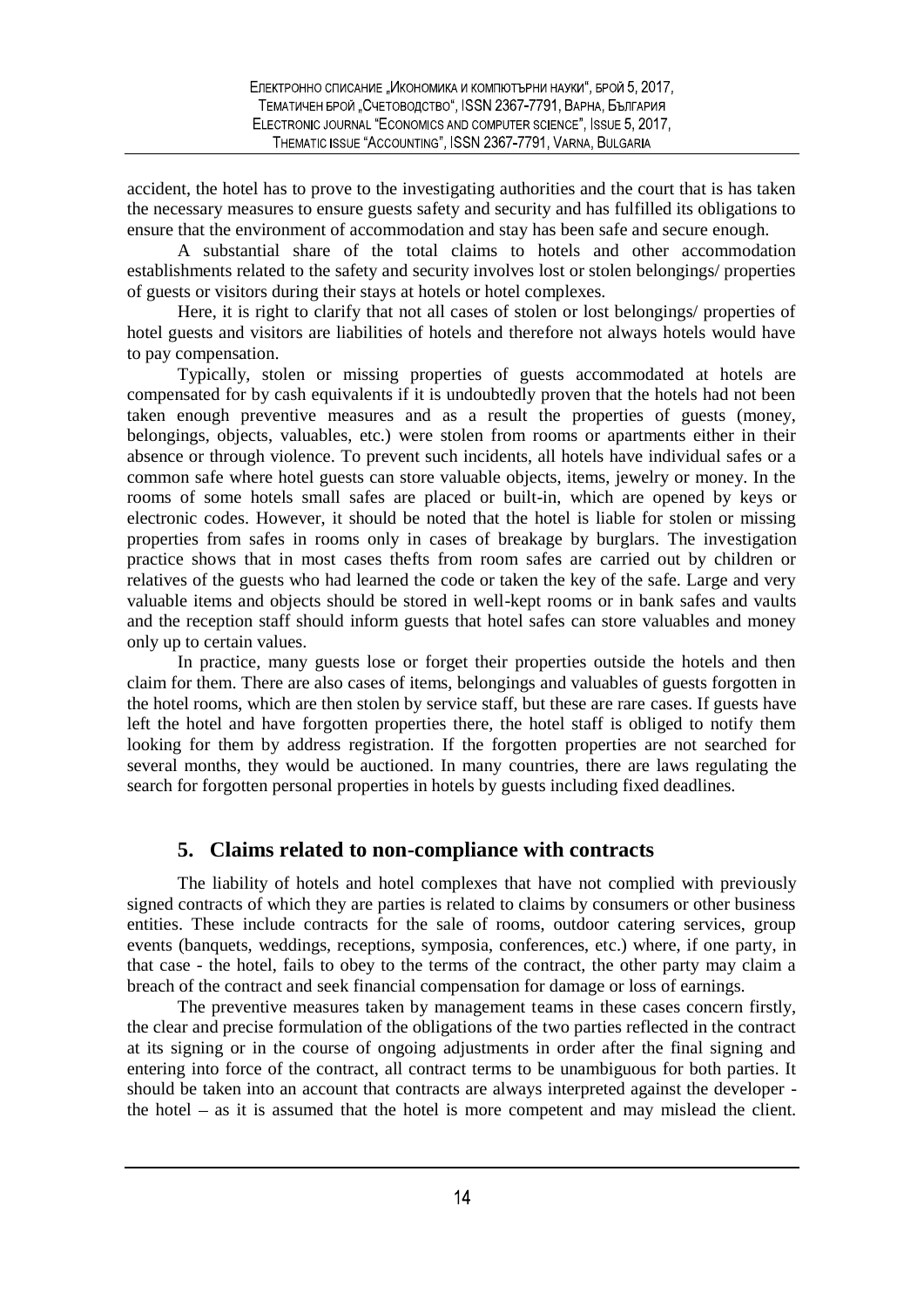Therefore, in a case of a breach of the contract the court is more inclined to believe to the claimer than to the hotel. Measures for not allowing legal reasons for making the hotel liable for failure to comply with a contract also include practices where staff of the sales department or managers at the time of signing the contract describe in details and precisely all the elements, parameters and values of the offer, no matter how many the details are. There are no minor matters in a contract; the more clearly and precisely the issues are presented, the less likely it is that the contract would be legally attacked.

No less important is the responsibility of hotels for service levels and quality depending on their categories. Hotels of high category and luxurious ones should offer high quality services and service, and if they are not doing so, guests can make reasonable claims to these hotels.

Because any stay at a hotel is considered as a contract between the guest and the hotel, the terms and conditions offered by the hotel are a subject to arrangements. The guest is considered to pay a price that is in line with supply and quality levels. And if they do not meet the appropriate values, the guest has a reason to make a claim to the hotel for non compliance with the 'accommodation contract' because supply and quality levels are guaranteed by category and stars.

Hotels that are advertised as highly-categorized or luxurious and have high room rates should offer service and services that correspond to these prices. Hotel guests should not be left deceived or dissatisfied in order to have reasons to claim compensation to the hotel for fraud and non-compliance with the contract or for misleading advertisements.

Of course, these are complex claims and case studies, but in these cases consumers have grounds for lodging compensatory claims to hotels, and hotel management should carefully assess the supply levels and quality of services and service depending on the category and prices offered.

## **6. Claims related to service personnel/staff**

Judicial claims on hotels and hotel companies by staff mainly concern two types of dismissals (firing from work): illegal dismissal (illegal/ unlawful firing from work) and discrimination (dismissal for discriminatory reasons).

#### 1.Illegal (unlawful) dismissal

These are claims of individuals and legal cases against hotels and hotel companies related to solutions, which resulted in the dismissal or punishment of employees of hotels or other types of accommodations in the hotel industry. In all these cases, the court examines the claims of the individuals and pronounces a verdict in accordance with the national labor law of the country. Very often the grounds for the dismissal are not lawful and the persons are brought back to work by the court and/ or are given cash as a compensation for the time they were removed from work.

The reasons for the illegal dismissal could be from an employee 'not doing work', disclosing company secrets, personal dislike, job or position rivalry, up to a decrease of the number of employees due to a decrease in the work load (job cuts), demands for better working conditions and higher wages. The reasons also include cases of systemic harassments by employers or managers, forcing employees to leave the company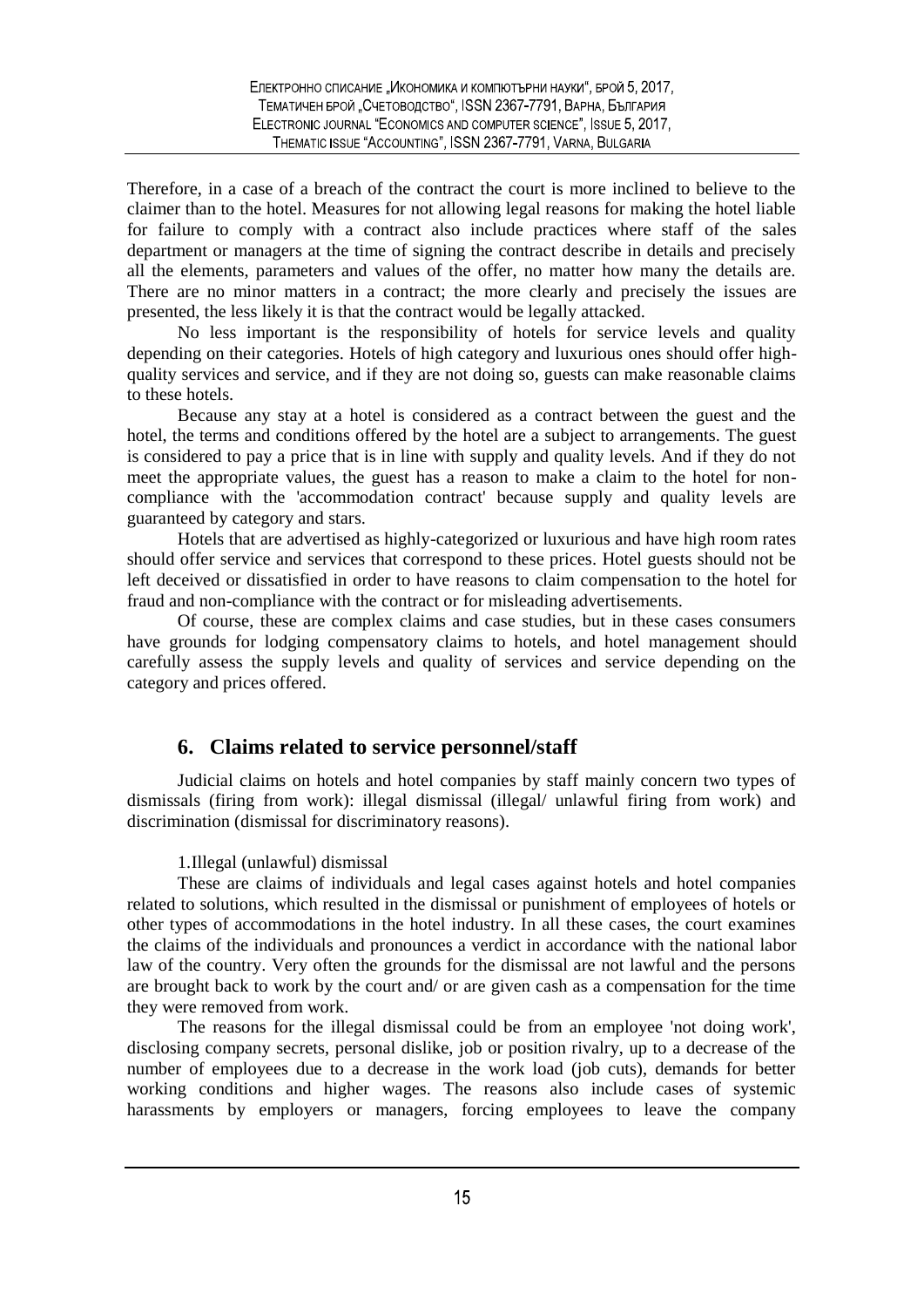'voluntarily'. In the above-mentioned cases, if it is proven that a hotel or company is guilty, the claimant (the employee) would receive a cash compensation (according to the characteristics of the case). Of course, such cases are extremely difficult to prove because mainly colleagues of the victim have to testify in the court of harassment over him or her, while they are employees of the same company or hotel and in most cases do not want to testify under the fear of 'trouble' and/ or a dismissal.

The preventive measures that the management team can adopt to prevent such claims to the hotel or the company refer firstly to obeying the legal rules concerning release of employees from work. More precisely, the reasons for dismissal should be described in the documents for cancelling work relations (employee dismissal/ release orders) according to the labour laws and a confrontational working environment within the team, department, or unit should not be tolerated. Local managers should be familiar with such policies and prepared for doing objective and impartial assessments of their subordinate employees. Senior management should systematically and most closely monitor and control the work environment in sectors, departments and units, in order to prevent subjective and familiar attitudes towards employees, which may result in illegal dismissal for various, often unreasonable and unlawful reasons resulting in conviction against the hotel, loss of funds and an arise of a negative image of the company.

The risk of violations by employers (managers and human resources departments) in connection with an unfair and unjustified dismissal of individual employees in the hotel industry, as well as the legal and financial aspects and consequences for the companies are minimized by following and enforcing the following rules of teamwork:

- The attitude towards employees should be professional and impartial.

- Employees should receive recognition when they deserve and correct assessment according to the quantity and quality of the work done.

- Employees should receive adequate payments, according to the quantity and quality of the labor.

- Employees should receive the necessary professional support and attention.

- Employees should rely on correct, legal relationships, established and observed by the management team.

To sum up, the best practice and the wisest human resource strategy is to develop and implement lawful rules and procedures for organizing and competent management of staff, detailing the reasons for dismissal and disciplinary sanctions for the hotel staff and for the hotel industry as a whole.

2.Discrimination (penalties and dismissals for discriminatory reasons)

When we talk about discrimination and related claims to the tourism sector, we have in mind first of all the unlawful actions taken by the administration to consumers or employees in hotels and hotel complexes as the most numerous and representative part of the hotel industry.

The principles of the 'Anti-Discrimination Act' that is in force in the Republic of Bulgaria define the legal environment and the forms of discrimination most commonly encountered in practice and related legal actions against employers and companies.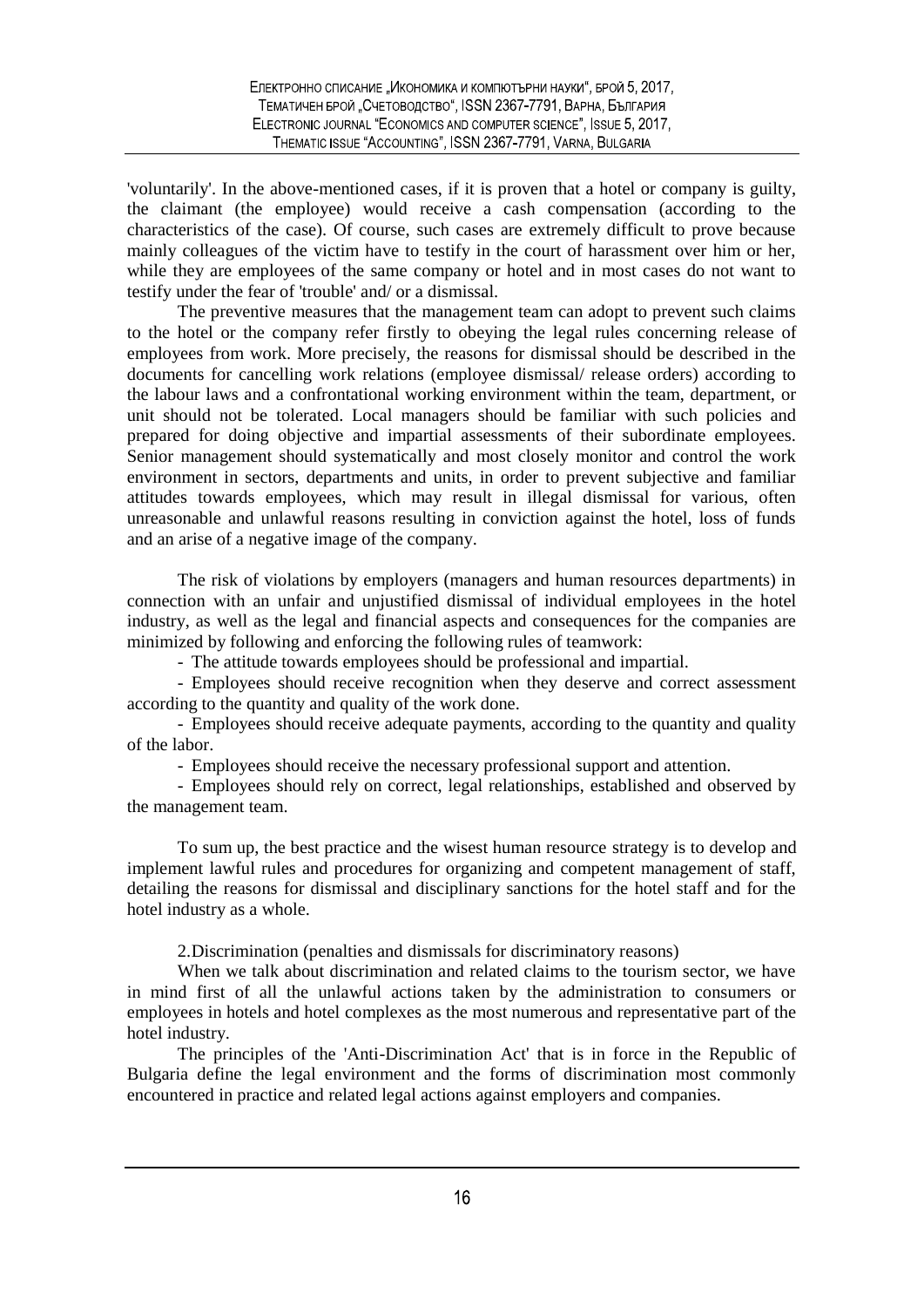Discrimination is defined as any less favourable treatment of a person based on sex, race, nationality, ethnicity, human genome, citizenship, origin, religion and faith, belief, education, political affiliation, personal or social status, disability, age, sexual orientation, marital status, property status or any other feature established by a law or through an international agreement to which the Republic of Bulgaria is a party.

The forms of discrimination are:

Direct discrimination, which is any case when a person is treated less favourably on the basis of the above-mentioned characteristics than another person is, was or would be treated in comparable similar circumstances.

Indirect discrimination, is placing a person on the basis of the above-mentioned characteristics in less favourable position than placing other persons through a seemingly neutral provision, criterion or practice, unless that provision, criterion or practice is objectively justified in terms of law and its purpose is the means to achieve the aim to be appropriate and necessary.

Harassments based on the principles outlined above, sexual harassments, incitements to discrimination, persecutions and racial segregations, as well as the construction and maintenance of an architectural environment that hinders the access of disabled people to public places, is considered discrimination.

The prohibition of discrimination refers to all parties in the exercise and protection of the rights and freedoms provided for by the Constitution and the laws of the Republic of Bulgaria.

Everyone has right of equal access to a profession or an activity, an opportunity to practice and develop them. The breach of this fundamental principle is a subject of discrimination. The basic prerequisite for the exercise of the right is that the person considers himself/ herself discriminated against by the employer. Discrimination is possible to occur and manifest itself:

1. Before the employment relationship occurs:

- When the vacancy is announced and the employer has imposed discriminatory requirements, except in the cases when it is preliminary provided for.

- Before signing the employment contract, except in cases, specified by the

2. Upon the occurrence of the employment relationship:

- When approving for work.

- When hiring.

law.

3. During the performance of work obligations the employer is obliged to ensure equal working conditions, as well as to respect the religion or belief of the worker or employee;

- equal remuneration for equal or equivalent work;

- equal opportunities for professional training and upgrading of professional qualification and retraining, as well as for professional development and promotion; applying equal criteria in the assessment of the activities of workers and employees;

- a workplace adapted to the needs of a person with a disability, except when the costs of doing so are unreasonably high and would seriously hamper the employer;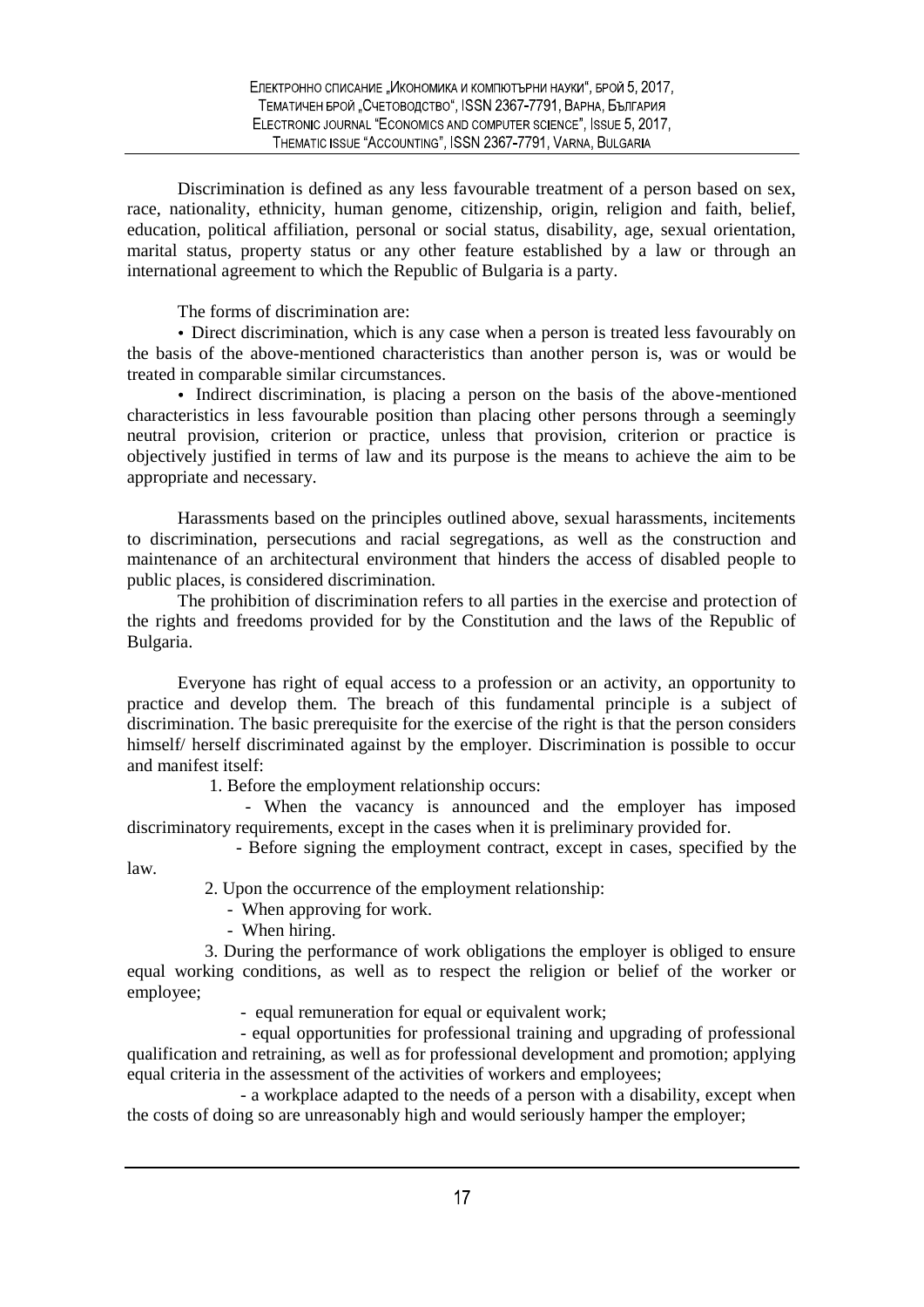- applying the same criteria to everyone when imposing disciplinary sanctions and when exercising the rights to unilaterally terminate the employment contract under the Labour Code or the employment relationship under the Civil Servants Act.

The forms of discrimination at the workplace that lead to legal claims to owners, trustees, or managers of accommodation establishments are mostly related to cases of sexual harassment, age restriction or dismissal, or physical disability.

Sexual harassment is considered as the most common form of discrimination and the claims related to it are essentially based on gender discrimination. In our country (Bulgaria) such claims are relatively few and hard to prove, except in the cases of rough violations involving physical and / or psychological injuries in which the ill-treated person is medically certified. The preconditions for sexual abuse and harassment in the hotel industry are more than in other industries. They are based on the prolonged working time and long working hours, late finishing of work shifts, opportunities for intimate meetings in hotel rooms, and alcohol abuse at work. Not only physical abuse associated with attempted or actual rape is considered as a sexual harassment at workplace. The employee may make a claim for sexual harassment to the hotel where he/ she works because of a 'hostile environment' where he/ she is subjected to pressure of persistent sexual offers, sent notes or images of sexual character, obscene emails, photos and videos, or other obscene behaviour against his/ her will, when the management of the hotel has not acted and has 'tolerated' such behaviour. Sexual harassment has also other dimensions, e.g. when the growth of an employee or the amount of his or her remuneration is related to sexual demands on him or her by an employee of a higher rank or a position.

An employer who has received a complaint from a worker or an employee at a workplace who considers himself or herself to be harassed, including sexual harassment, is required to immediately check, take measures to end harassment and pronounce a disciplinary liability if the harassment is carried out by another worker or an employee. The complaint may be verbal or written. The employer and the management team are competent to consider the complaint. The aim is effective measures to prevent all forms of discrimination at the workplace to be taken. Good practices in such cases are related to the timely disclosure and resolution of the problem by the hotel management, and not 'covering' incidents of sexual harassment over employees by other employees, regardless of the ranks and positions they occupy.

Discriminatory treatment of pregnant women, especially in the last months of their pregnancy who work or want to be employed and who are in most cases protected by law is also common.

Here we must immediately explain that 'legal' discrimination is only allowed in cases arising from the necessity of doing the business or the professional qualification and a job, although even in such cases, the court may interpret and take a decision in favour of the claimants. In principle, the law protects pregnant women, except in cases where pregnancy is considered impedance and an 'obstacle' for fulfilling professional duties. For example, a hotel may refuse to appoint a pregnant woman in the position of a receptionist or a guardian, because she cannot perform efficiently her professional duties in terms of night shifts, night duties and other heavy physical work, which should not be considered discrimination.

The law also protects against age discrimination. However, in many hotels and other types of accommodation establishments, people older than 45 years are not employed or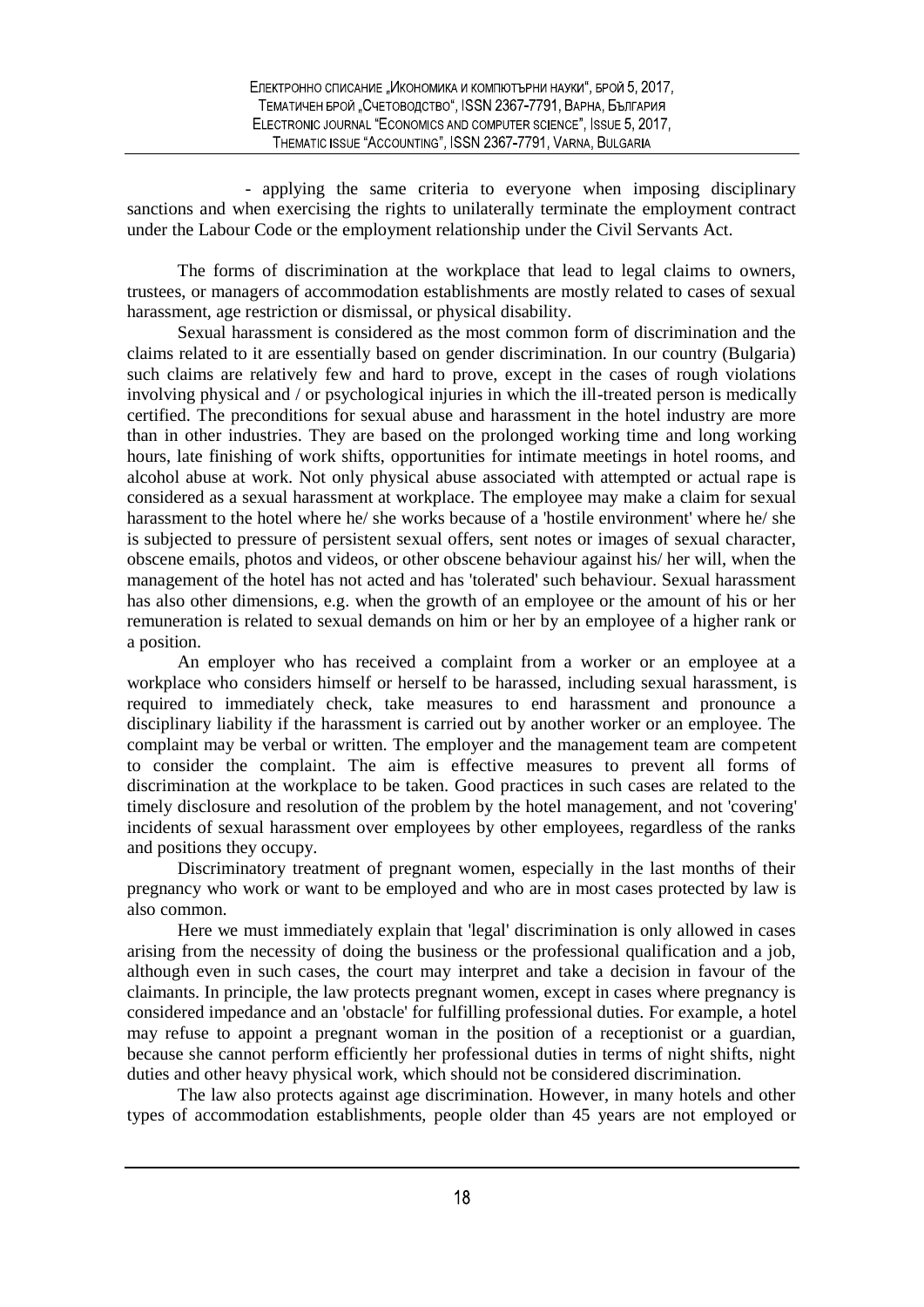management is looking to get rid of such employees because it is considered that the older people work less, are less active and less productive than younger ones, while diseases increase with age. Of course, there is a need to clarify what the position is, since for some positions age is not an obstacle but an advantage.

Despite the general understanding that young and energetic staff should work at hotels and hotel consumers should enjoy young and friendly staff, no discrimination against employees aged above 40-45 years old should be allowed, especially if these people have a rich and valuable professional experience that can be passed on to young employees. In all cases, hotel management should carefully consider the reasons for refusing to appoint or to dismiss elderly people, with a view to the bringing court actions and positive judgments in favour of the claimants.

The practices of paying salaries that are below the determined minimum wage for the country or the non-payment of any remuneration to hotel workers is also discriminatory and it is not a very rare phenomenon in the tourist sector in Bulgaria. At present, the wages of hotel industry employees are significantly lower than those in other sectors of Bulgarian industry, and that trend has been going on for several years, which does not mean that hoteliers should not also pay these low wages under various pretexts, giving actual grounds for employees to bring civil claims for unpaid or partially paid wages. The requirement for equal pay for the same job of equally qualified employees means that the employer should pay employees equal pay if they do essentially the same work that is characterized by the same skills, efforts and responsibilities. The Human Resources departments should determine the essence and the main features of each job, as in the event of observing claims, the courts consider these issues when comparing jobs.

Last but not least, to obey with the legal provisions on youth work is important, which refers to many hotels, especially during the summer season, when young students (minors teenagers) work at various positions in the hotel industry. Hospitality employers should keep in mind that the requirements of the minor's employment law state that the working youths should be at least 16 years old.

Regarding the age of the appointed person, additional requirements for the employer arise, such as:

- to inform the parents of the minor about the risks at the job or if any problems occur;

- to provide the minor with reduced working hours, namely - 35 hours per week, 7 hours a day;

- to create conditions for professional qualification for the minor worker;

- to provide annual medical examinations;
- to provide paid annual leave of a minimum of 26 working days.

Violations of Labour Code requirements concerning the recruitment of minors are strictly monitored and when there is an information in this regard - checked by the Labor Inspectorate, which can be very costly to hoteliers If the violations are proven to be intentional and the employer-hotelier appoints minors unregulated and unlawfully, he or she would be incurred substantial costs.

The penalties that might be imposed in such cases are: